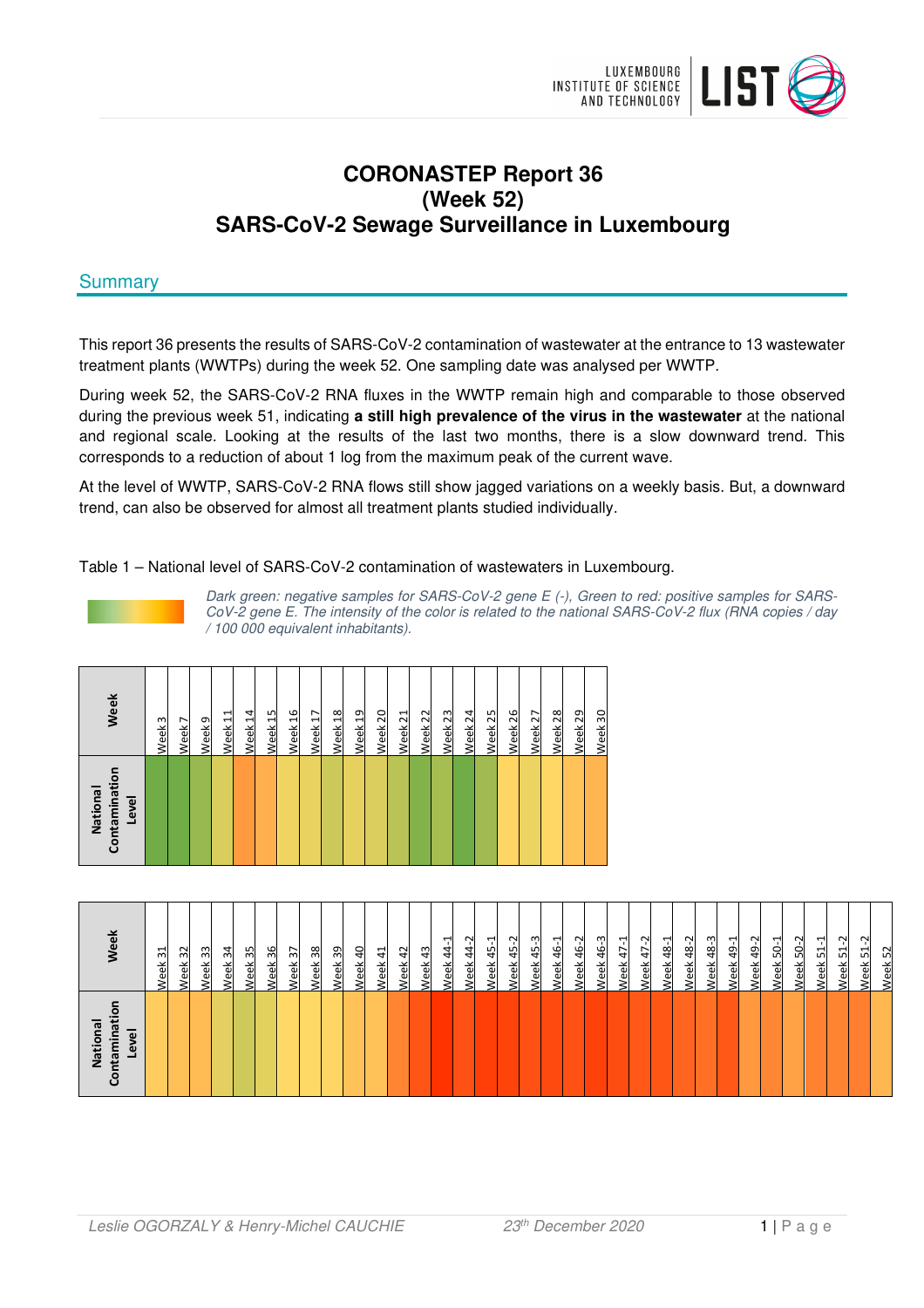

Figure 1a – RT-qPCR quantification time-course monitoring of SARS-CoV-2 (E gene) in Luxembourgish wastewater samples from December 2019 to December 2020. Grey squares: daily-confirmed cases for Luxembourgish residents (https://data.public.lu/fr/datasets/donnees-covid19/), Blue dots: cumulative SARS-CoV-2 flux (RNA copies / day / 100 000 equivalent inhabitants).



Figure 1b – Close-up of Figure 1a showing results from September 1<sup>st</sup> on.

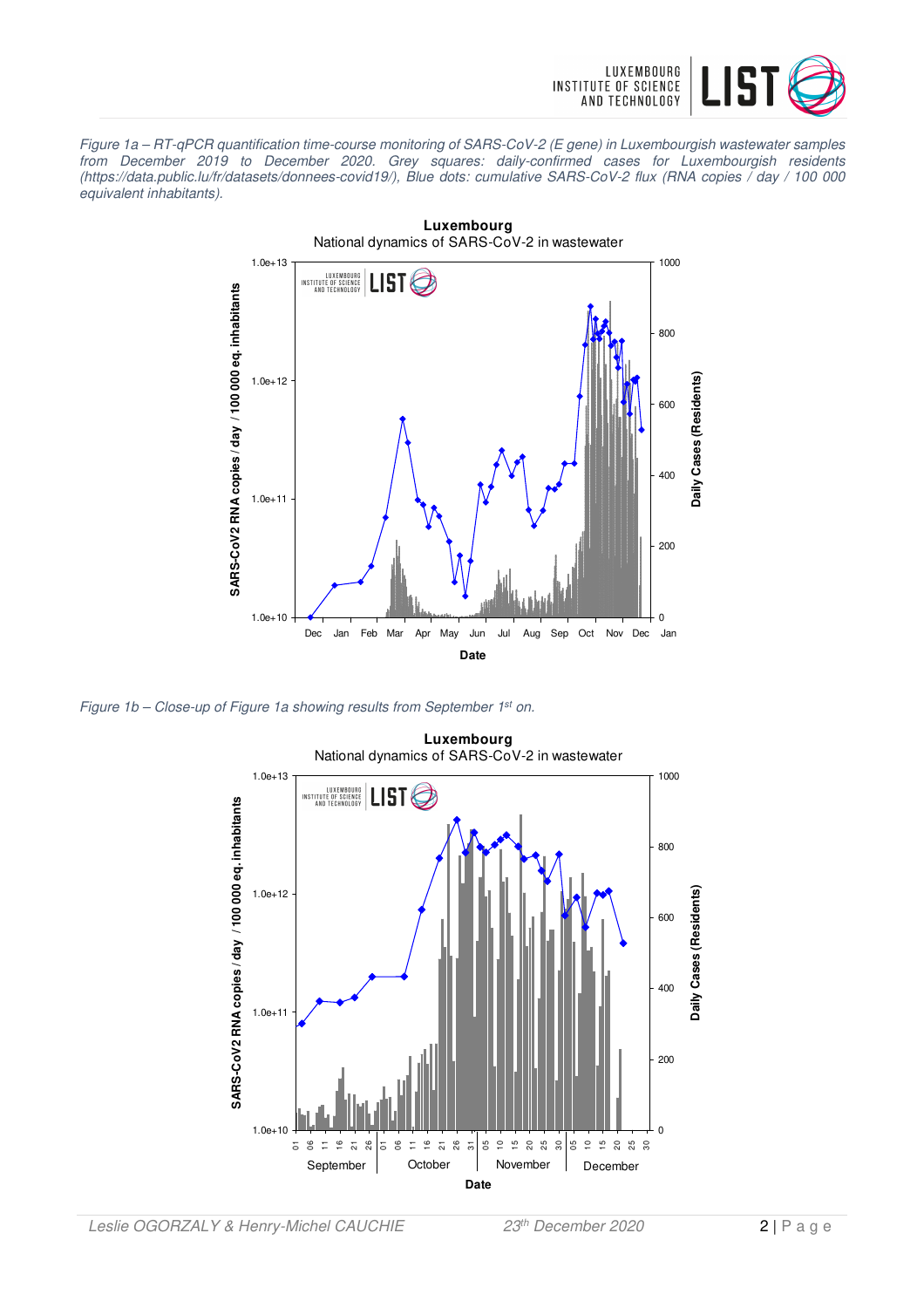

Table 2 - Level of SARS-CoV-2 contamination of each analyzed wastewater treatment plant in Luxembourg during the second wave. BEG: Beggen, BET: Bettembourg, SCH: Schifflange, BLE: Bleesbruck, MER: Mersch, PET: Pétange, HES: Hespèrange, ECG: Echternach, UEB: Uebersyren, GRE: Grevenmacher, TRO: Troisvierges, BOE: Boevange sur Attert, WIL: Wiltz



Dark green: negative samples for SARS-CoV-2 gene E (-), Green to red: positive samples for SARS-CoV-2 gene E. The intensity of the color is related to the RT-qPCR signal (Ct values) Grey boxes: no data

|            |                   |                    |                    |         |         |                    |                    |         |         |                    |                    |         |         |         |                    |         |         |         |         |         |         |              |         |         |         | 2020    |         |         |         |         |        |                    |           |           |                  |           |           |           |           |           |                               |                  |                  |           |                  |           |                |           |           |           |         |
|------------|-------------------|--------------------|--------------------|---------|---------|--------------------|--------------------|---------|---------|--------------------|--------------------|---------|---------|---------|--------------------|---------|---------|---------|---------|---------|---------|--------------|---------|---------|---------|---------|---------|---------|---------|---------|--------|--------------------|-----------|-----------|------------------|-----------|-----------|-----------|-----------|-----------|-------------------------------|------------------|------------------|-----------|------------------|-----------|----------------|-----------|-----------|-----------|---------|
|            | <b>First wave</b> |                    |                    |         |         |                    |                    |         |         |                    |                    |         |         |         |                    |         |         |         |         |         |         |              |         |         |         |         |         |         |         |         |        | <b>Second wave</b> |           |           |                  |           |           |           |           |           |                               |                  |                  |           |                  |           |                |           |           |           |         |
| WWTP       | Week <sub>9</sub> | Week <sub>11</sub> | Week 15<br>Week 14 | Week 16 | Week 17 | Week <sub>18</sub> | Week <sub>19</sub> | Week 20 | Week 21 | Week <sub>22</sub> | Week <sub>23</sub> | Week 24 | Week 25 | Week 26 | Week <sub>27</sub> | Week 28 | Week 29 | Week 30 | Week 31 | Week 32 | Week 33 | 34<br>Week 3 | Week 35 | Week 36 | Week 37 | Week 38 | Week 39 | Week 40 | Week 41 | Week 42 | Week43 | <b>Week 44-1</b>   | Week 44-2 | Week 45-1 | <b>Week 45-2</b> | Week 45-3 | Week 46-1 | Week 46-2 | Week 46-3 | Week 47-1 | Week 47-2<br><b>Week 48-1</b> | <b>Week 48-2</b> | <b>Week 48-3</b> | Week 49-1 | <b>Week 49-2</b> | Week 50-1 | $50-2$<br>Week | Week 51-1 | Week 51-2 | Week 51-3 | Week 52 |
| <b>BEG</b> |                   |                    |                    |         |         |                    |                    |         |         |                    |                    |         |         |         |                    |         |         |         |         |         |         |              |         |         |         |         |         |         |         |         |        |                    |           |           |                  |           |           |           |           |           |                               |                  |                  |           |                  |           |                |           |           |           |         |
| <b>BET</b> |                   |                    |                    |         |         |                    |                    |         |         |                    |                    |         |         |         |                    |         |         |         |         |         |         |              |         |         |         |         |         |         |         |         |        |                    |           |           |                  |           |           |           |           |           |                               |                  |                  |           |                  |           |                |           |           |           |         |
| <b>SCH</b> |                   |                    |                    |         |         |                    |                    |         |         |                    |                    |         |         |         |                    |         |         |         |         |         |         |              |         |         |         |         |         |         |         |         |        |                    |           |           |                  |           |           |           |           |           |                               |                  |                  |           |                  |           |                |           |           |           |         |
| <b>BLE</b> |                   |                    |                    |         |         |                    |                    |         |         |                    |                    |         |         |         |                    |         |         |         |         |         |         |              |         |         |         |         |         |         |         |         |        |                    |           |           |                  |           |           |           |           |           |                               |                  |                  |           |                  |           |                |           |           |           |         |
| <b>MER</b> |                   |                    |                    |         |         |                    |                    |         |         |                    |                    |         |         |         |                    |         |         |         |         |         |         |              |         |         |         |         |         |         |         |         |        |                    |           |           |                  |           |           |           |           |           |                               |                  |                  |           |                  |           |                |           |           |           |         |
| <b>PET</b> |                   |                    |                    |         |         |                    |                    |         |         |                    |                    |         |         |         |                    |         |         |         |         |         |         |              |         |         |         |         |         |         |         |         |        |                    |           |           |                  |           |           |           |           |           |                               |                  |                  |           |                  |           |                |           |           |           |         |
| <b>HES</b> |                   |                    |                    |         |         |                    |                    |         |         |                    |                    |         |         |         |                    |         |         |         |         |         |         |              |         |         |         |         |         |         |         |         |        |                    |           |           |                  |           |           |           |           |           |                               |                  |                  |           |                  |           |                |           |           |           |         |
| <b>ECH</b> |                   |                    |                    |         |         |                    |                    |         |         |                    |                    |         |         |         |                    |         |         |         |         |         |         |              |         |         |         |         |         |         |         |         |        |                    |           |           |                  |           |           |           |           |           |                               |                  |                  |           |                  |           |                |           |           |           |         |
| <b>UEB</b> |                   |                    |                    |         |         |                    |                    |         |         |                    |                    |         |         |         |                    |         |         |         |         |         |         |              |         |         |         |         |         |         |         |         |        |                    |           |           |                  |           |           |           |           |           |                               |                  |                  |           |                  |           |                |           |           |           |         |
| <b>GRE</b> |                   |                    |                    |         |         |                    |                    |         |         |                    |                    |         |         |         |                    |         |         |         |         |         |         |              |         |         |         |         |         |         |         |         |        |                    |           |           |                  |           |           |           |           |           |                               |                  |                  |           |                  |           |                |           |           |           |         |
| <b>TRO</b> |                   |                    |                    |         |         |                    |                    |         |         |                    |                    |         |         |         |                    |         |         |         |         |         |         |              |         |         |         |         |         |         |         |         |        |                    |           |           |                  |           |           |           |           |           |                               |                  |                  |           |                  |           |                |           |           |           |         |
| <b>BOE</b> |                   |                    |                    |         |         |                    |                    |         |         |                    |                    |         |         |         |                    |         |         |         |         |         |         |              |         |         |         |         |         |         |         |         |        |                    |           |           |                  |           |           |           |           |           |                               |                  |                  |           |                  |           |                |           |           |           |         |
| <b>WIL</b> |                   |                    |                    |         |         |                    |                    |         |         |                    |                    |         |         |         |                    |         |         |         |         |         |         |              |         |         |         |         |         |         |         |         |        |                    |           |           |                  |           |           |           |           |           |                               |                  |                  |           |                  |           |                |           |           |           |         |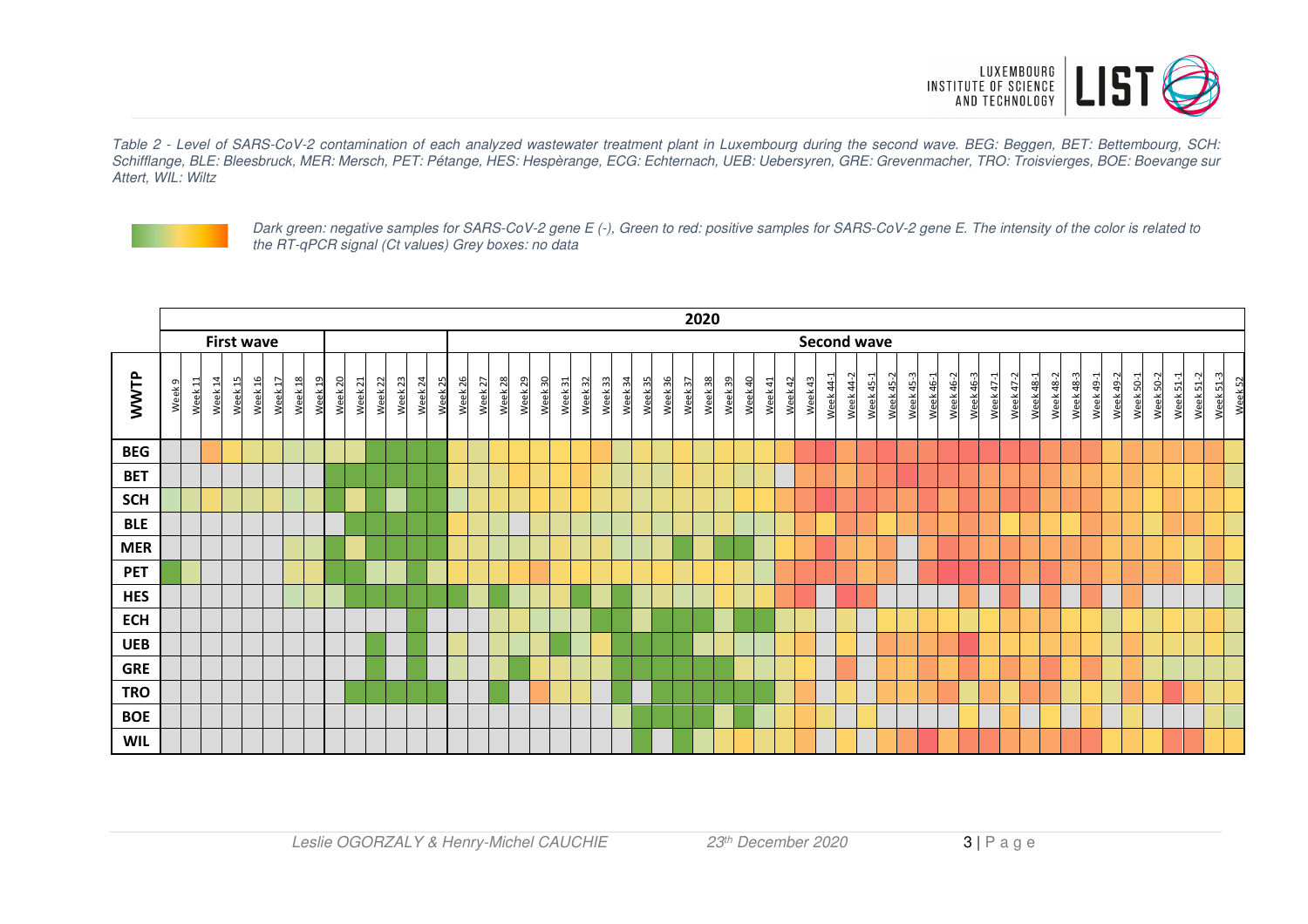

Figure 2a – RT-qPCR quantification time-course monitoring of SARS-CoV-2 (E gene) in the four most impacted wastewater treatment plants from March to December 2020. Grey squares: daily-confirmed cases for the contributory area of each wastewater treatment plant, dots: SARS-CoV-2 flux (RNA copies / day / 10 000 equivalent inhabitants).



**Schifflange** 1000 1.0e+12 SARS-CoV-2 flux (copies/day/10000 inhab.) **SARS-CoV-2 flux (copies/day/10000 inhab.)** 800 1.0e+11 Weekly cases **Weekly cases** 600 400 1.0e+10 200 0  $0e+9$ Mar Apr May Jun Jul Aug Sep Oct Nov Dec

**Date Bettembourg**

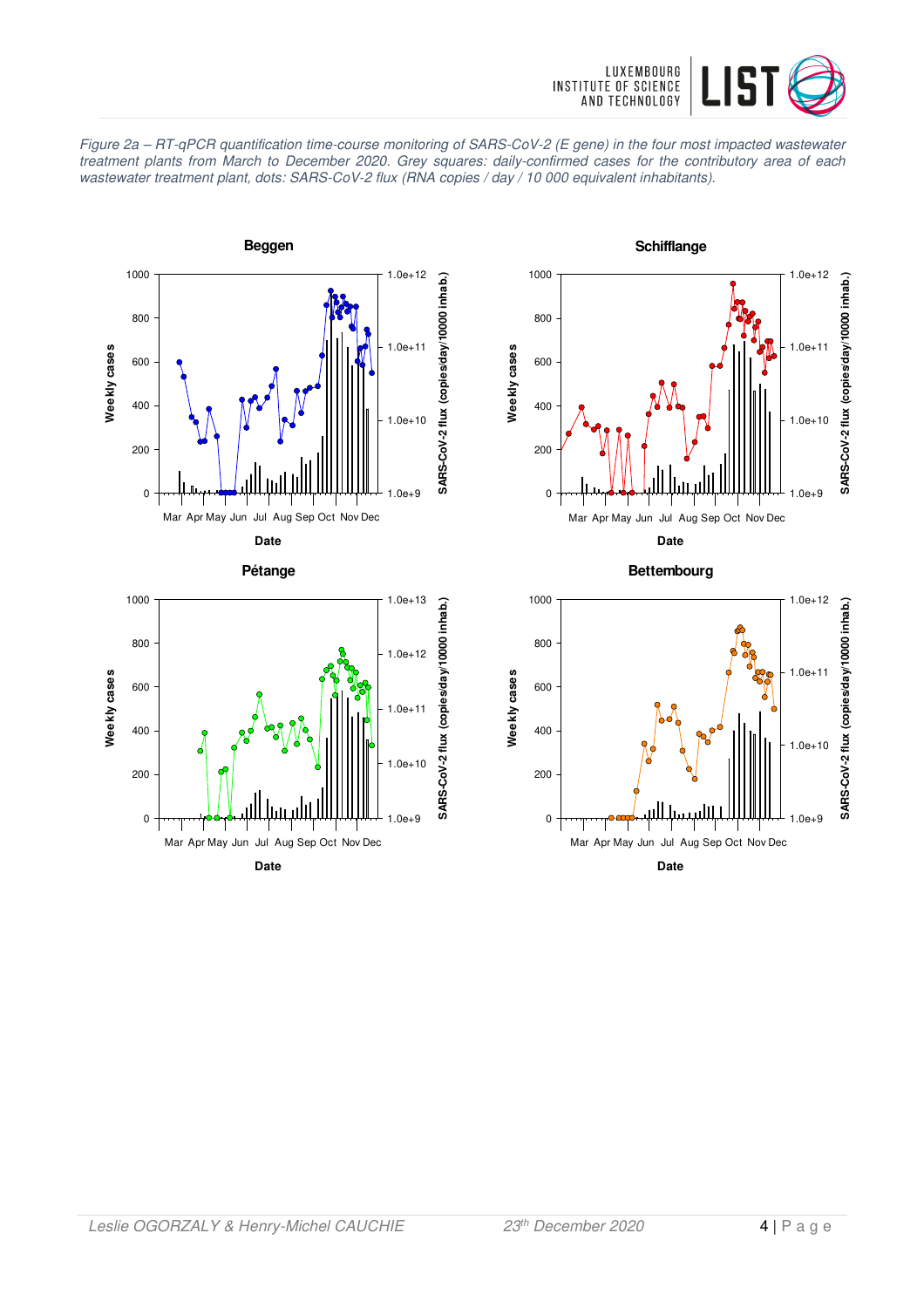

#### Figure 2b - Close-up of Figure 2a showing results from September 1st on.









1.0e+12

800

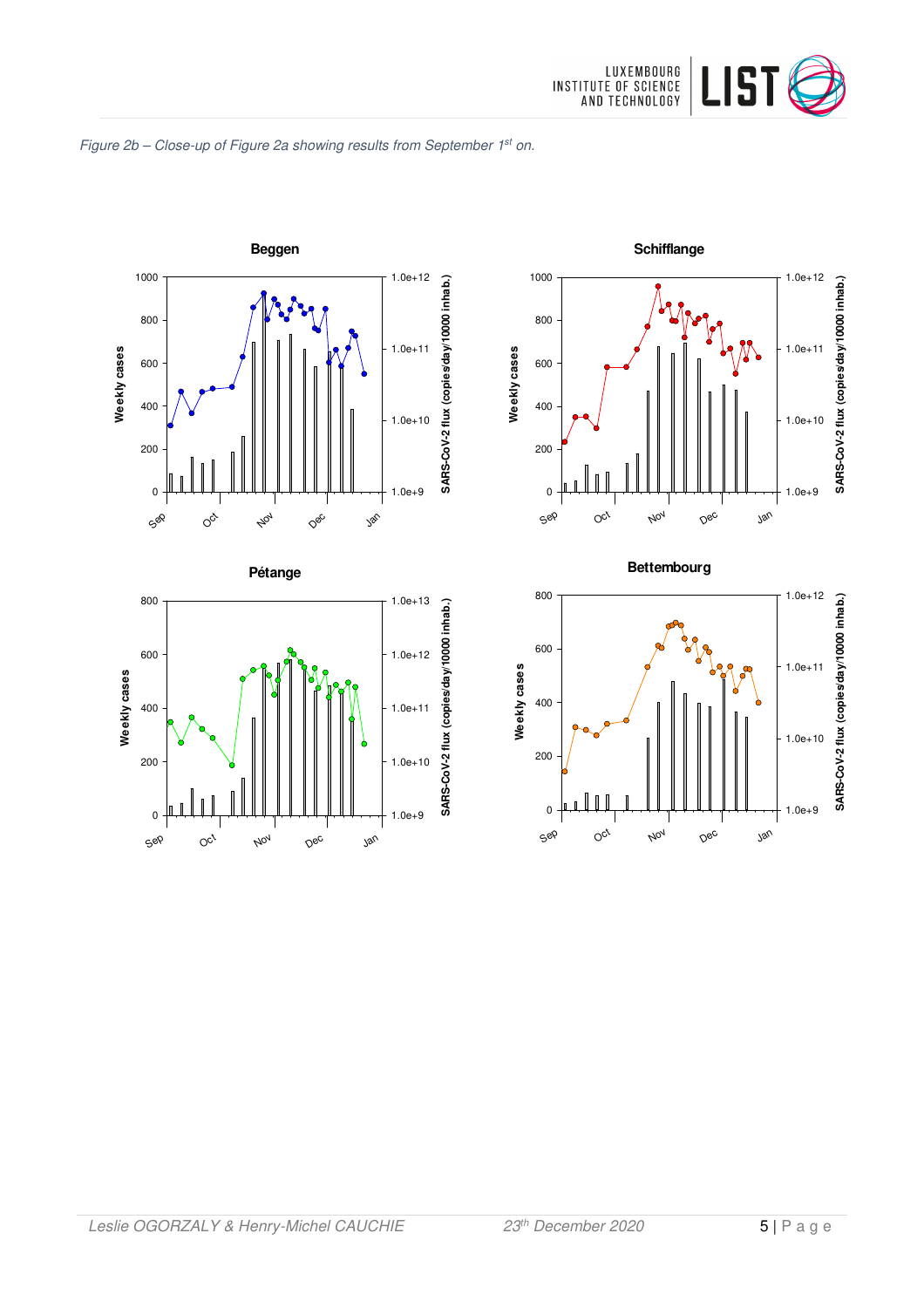

Figure 3a – RT-qPCR quantification time-course monitoring of SARS-CoV-2 (E gene) in Hespérange, Mersch and Boevangesur-Attert wastewater treatment plants from March to December 2020. Grey squares: daily-confirmed cases for the contributory area of each wastewater treatment plant, dots: SARS-CoV-2 flux (RNA copies / day / 10 000 equivalent inhabitants).





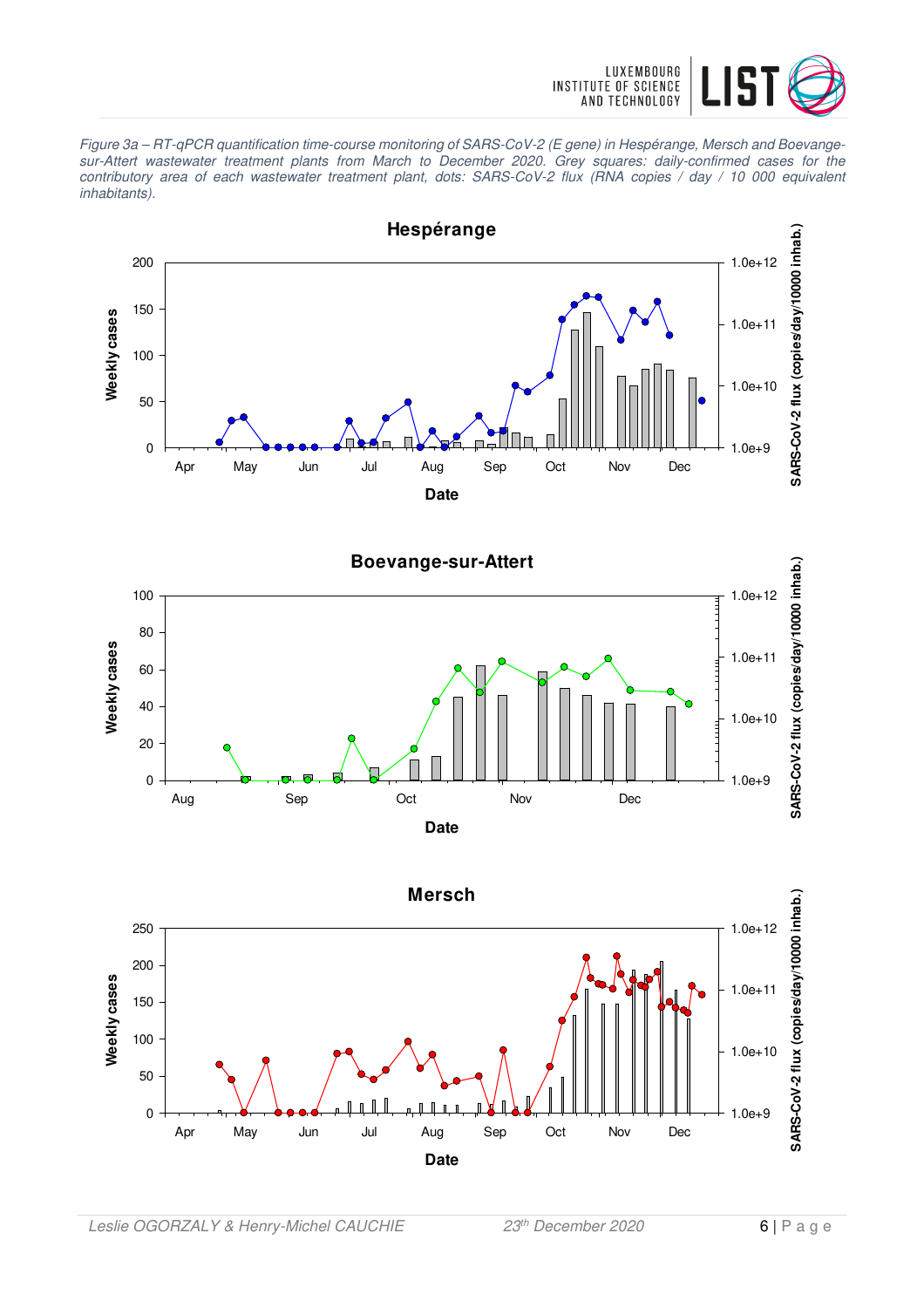







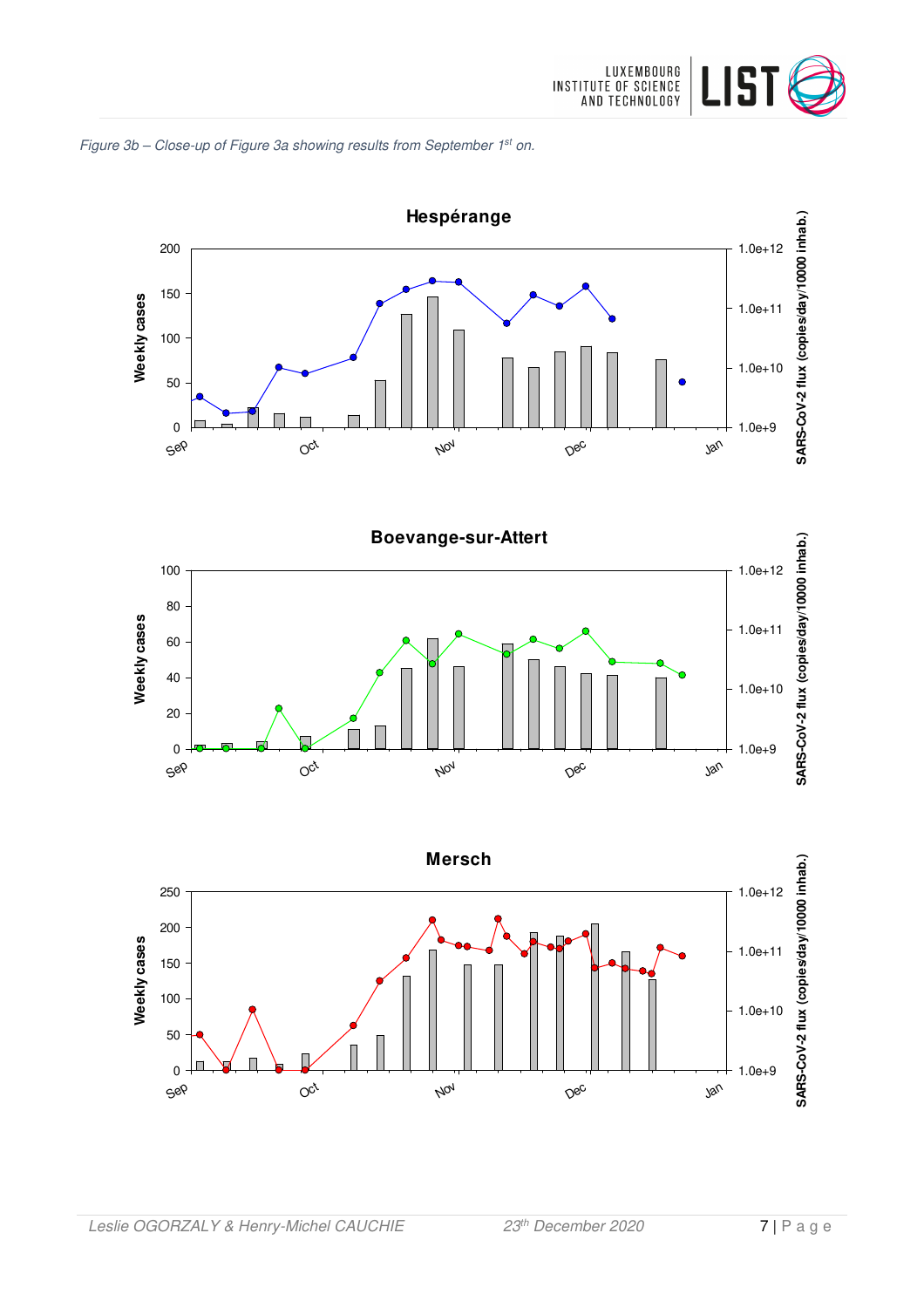

Figure 4a – RT-qPCR quantification time-course monitoring of SARS-CoV-2 (E gene) in SIDEST wastewater treatment plants from March to December 2020. Grey squares: daily-confirmed cases for the contributory area of each wastewater treatment plant, dots: SARS-CoV-2 flux (RNA copies / day / 10 000 equivalent inhabitants).

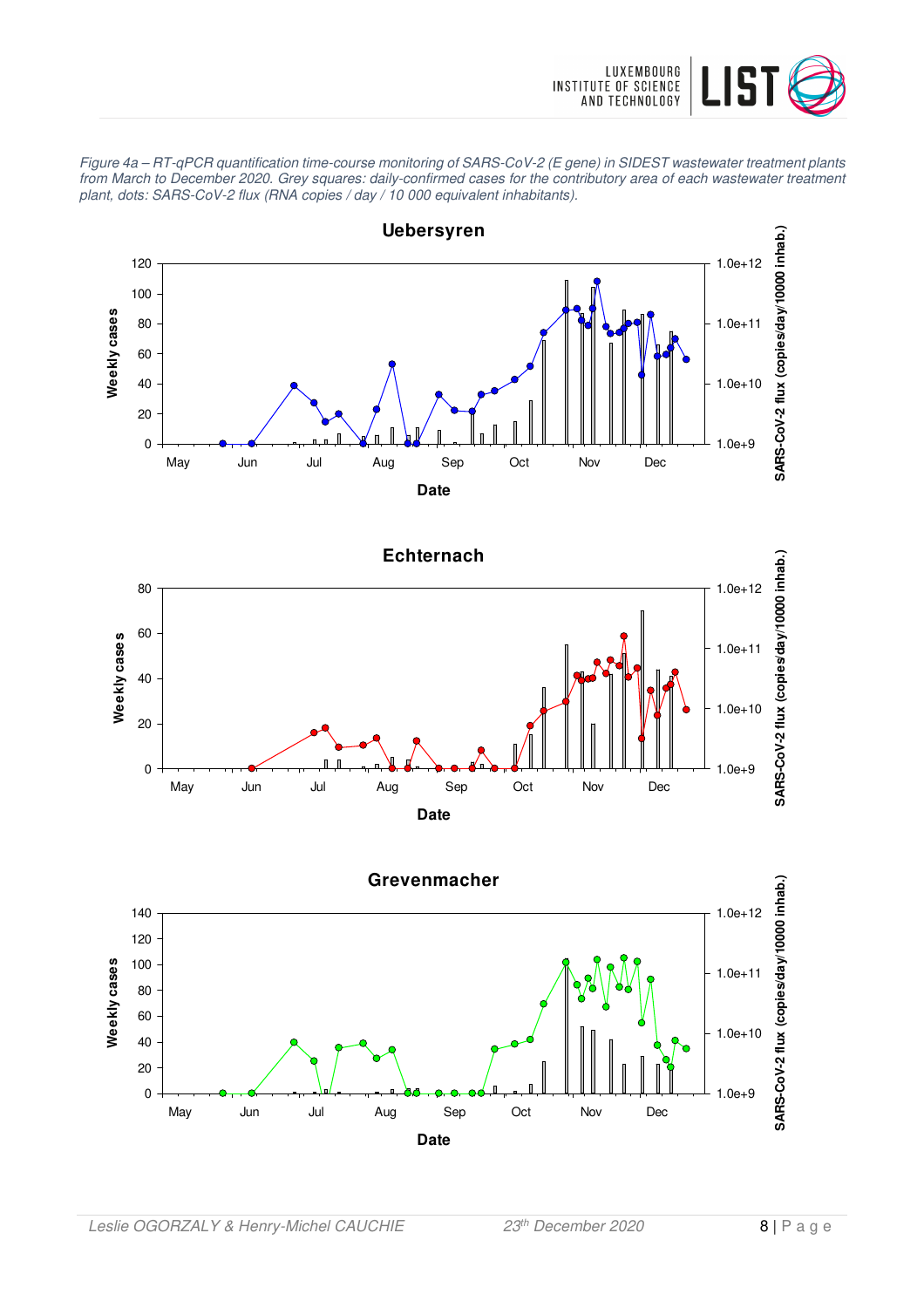





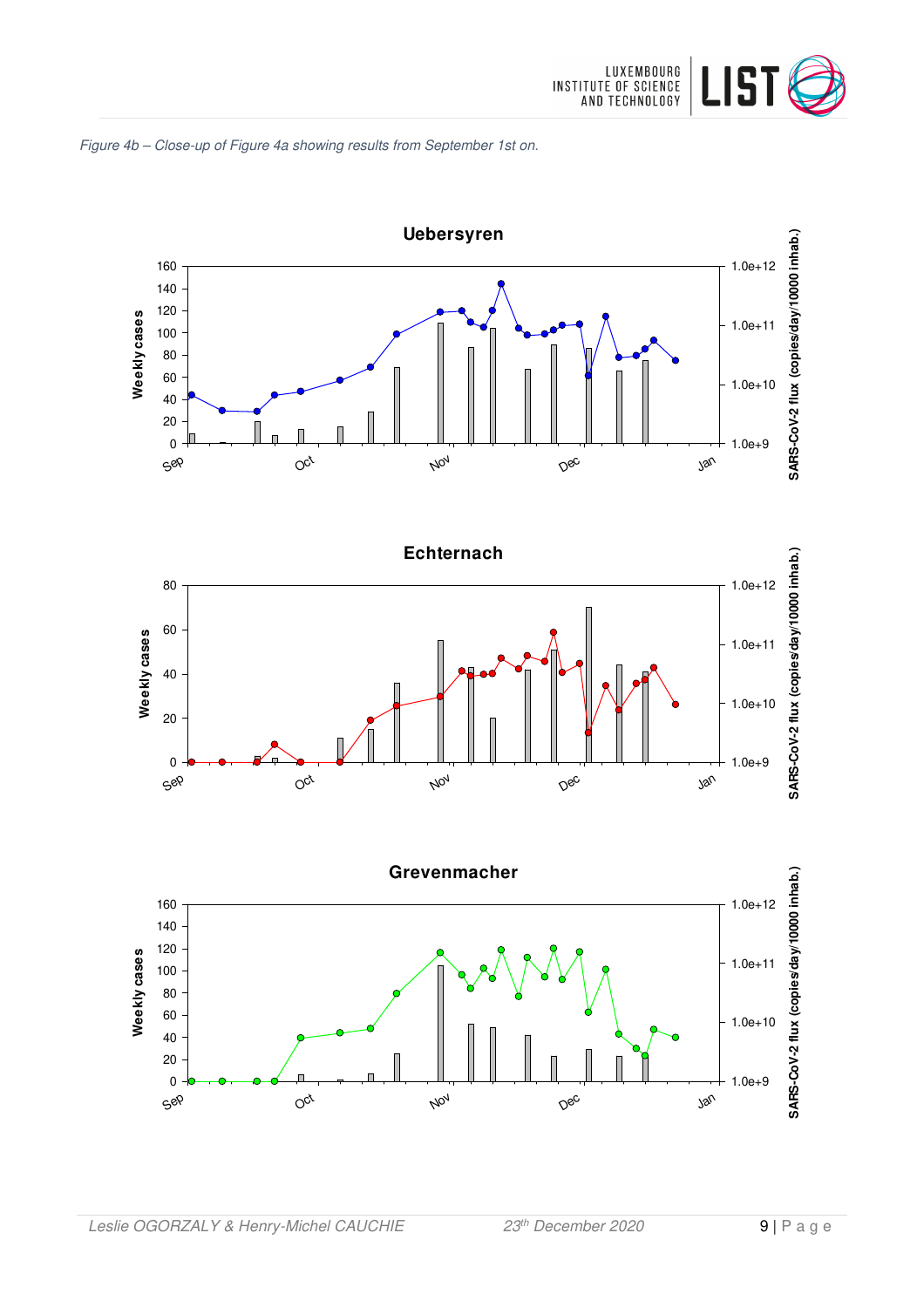

Figure 5a – RT-qPCR quantification time-course monitoring of SARS-CoV-2 (E gene) in SIDEN wastewater treatment plants from March to December 2020. Grey squares: daily-confirmed cases for the contributory area of each wastewater treatment plant, dots: SARS-CoV-2 flux (RNA copies / day / 10 000 equivalent inhabitants).





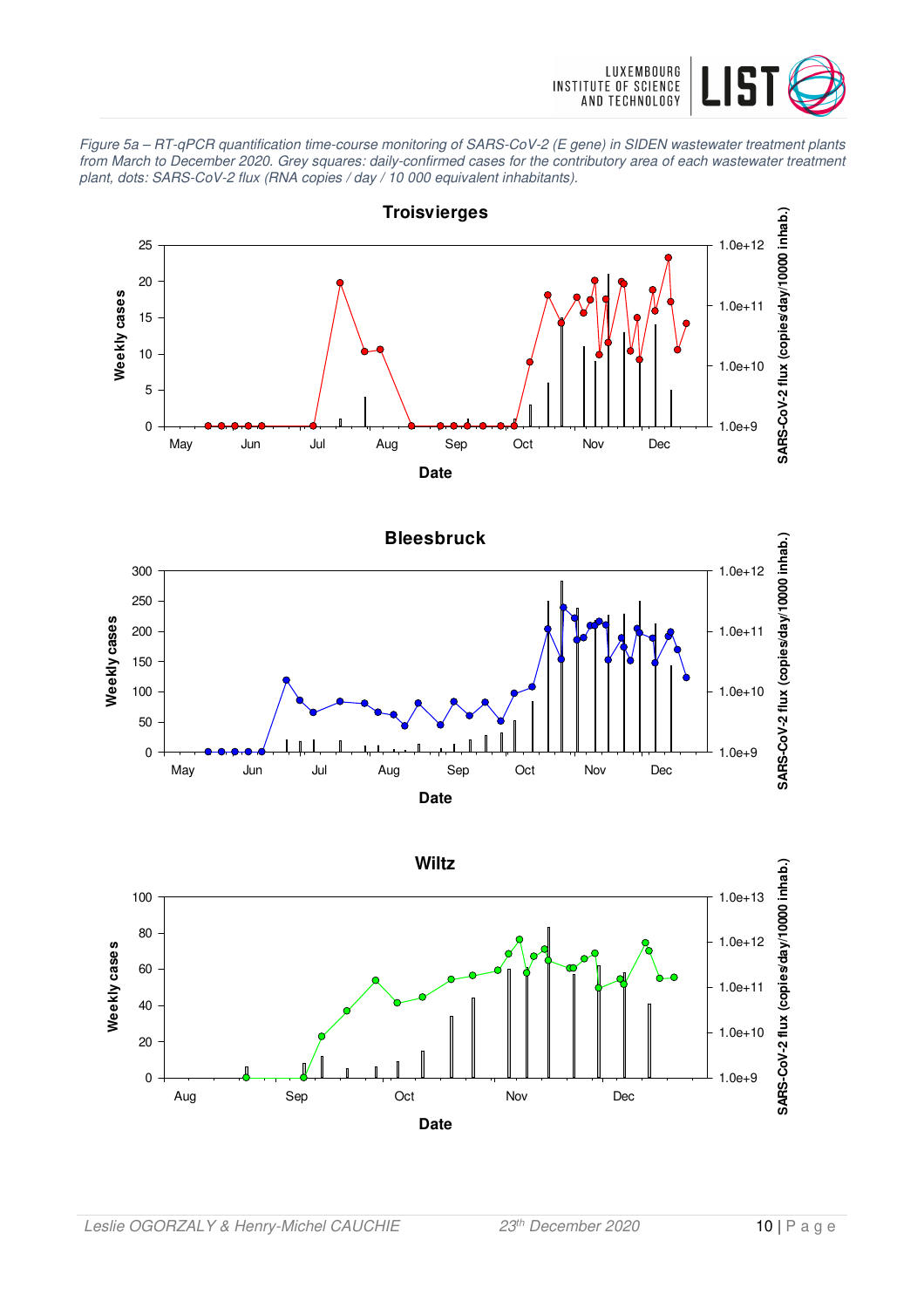





Nov

 $O<sub>c</sub>$ 

Sep

Dec

Jan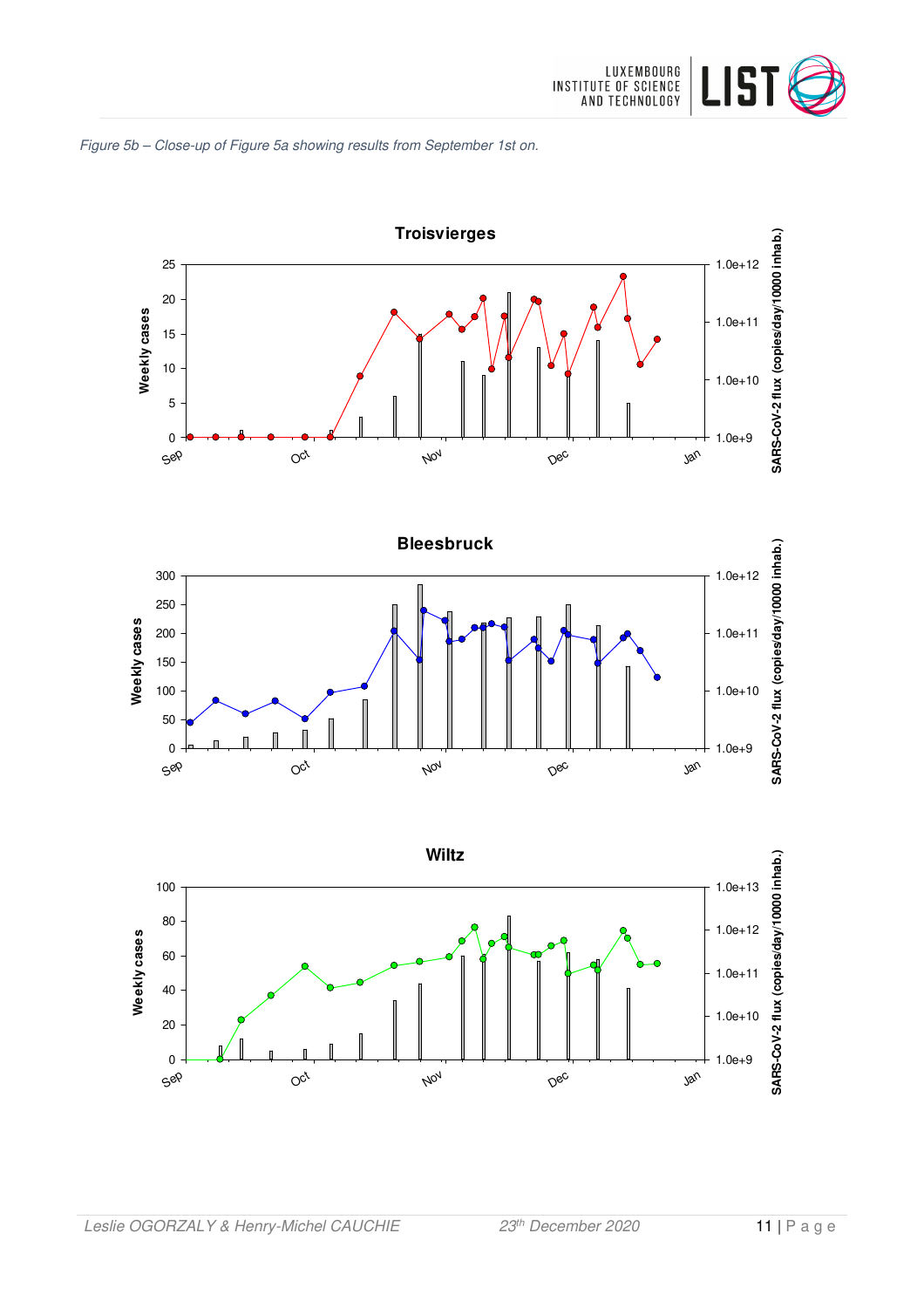

#### Table 3- Timing of sewage sampling since the beginning of the CORONASTEP study

|                       |                                     |                          |                    |                    | 2019           |                |                |                                  |                          |                                                    |                  |                |           |                |                       |           |           |           |                        |            |                                  |            |            |                          |              |            |           | 2020                    |                       |            |                        |           |            |                                       |    |            |           |                        |                         |                       |                    |                         |                         |                         |                         |                |             |                         |                          |
|-----------------------|-------------------------------------|--------------------------|--------------------|--------------------|----------------|----------------|----------------|----------------------------------|--------------------------|----------------------------------------------------|------------------|----------------|-----------|----------------|-----------------------|-----------|-----------|-----------|------------------------|------------|----------------------------------|------------|------------|--------------------------|--------------|------------|-----------|-------------------------|-----------------------|------------|------------------------|-----------|------------|---------------------------------------|----|------------|-----------|------------------------|-------------------------|-----------------------|--------------------|-------------------------|-------------------------|-------------------------|-------------------------|----------------|-------------|-------------------------|--------------------------|
| <b>WWTP</b>           | apacity<br>inhabitants)<br>Max<br>ē | Inhabitants<br>connected | $\ddot{a}$<br>Week | $\ddot{a}$<br>Week | 46<br>Week     | ᄓ<br>Week      | $\sim$<br>Week | $\overline{\phantom{0}}$<br>Week | $\sigma$<br>Week         | $\overline{\phantom{0}}$<br>$\overline{ }$<br>Week | $\sharp$<br>Week | 15<br>Week     | ρ<br>Week | H<br>Week      | $\frac{8}{2}$<br>Week | ុ<br>Week | ຊ<br>Week | ដ<br>Week | $\overline{z}$<br>Week | 23<br>Week | $\overline{\mathcal{L}}$<br>Week | 25<br>Week | 26<br>Week | 27<br>Week               | 28<br>Week   | 29<br>Week | ႙<br>Week | $\overline{31}$<br>Week | $\frac{1}{2}$<br>Week | 33<br>Week | $\mathfrak{L}$<br>Week | ౘ<br>Week | 36<br>Week | $\tilde{\varepsilon}$<br>Week<br>Week | 38 | 39<br>Week | ੩<br>Week | $\overline{4}$<br>Week | $\overline{42}$<br>Week | $\frac{3}{4}$<br>Week | $\ddot{a}$<br>Week | 45<br>Week              | 46<br>Week              | $\ddot{t}$<br>Week      | $\frac{8}{3}$<br>Week   | අ<br>Week      | S<br>畜<br>Š | ᄓ<br>Week               | Week 52<br>Total samples |
| Beggen                | 210000                              | 139731                   |                    |                    |                |                |                |                                  |                          |                                                    |                  |                |           | $\mathbf{1}$   |                       |           |           |           |                        |            |                                  |            |            |                          |              |            |           |                         |                       |            |                        |           |            |                                       |    |            |           |                        |                         |                       |                    | $\overline{\mathbf{3}}$ | $\overline{3}$          |                         | $\overline{\mathbf{3}}$ |                |             | $\overline{3}$          | $\frac{1}{2}$ 51         |
| Bettembourg           | 95000                               | 53606                    |                    |                    |                |                |                |                                  |                          |                                                    |                  |                |           |                |                       |           |           |           |                        |            |                                  |            |            |                          |              |            |           |                         |                       |            |                        |           |            |                                       |    |            |           |                        |                         |                       |                    |                         | $\overline{3}$          |                         | 3                       |                |             | $\mathbf{R}$            | 44                       |
| Schifflange           | 90000                               | 68143                    |                    |                    |                |                |                |                                  |                          |                                                    |                  |                |           |                |                       |           |           |           |                        |            |                                  |            |            |                          |              |            |           |                         |                       |            |                        |           |            |                                       |    |            |           |                        |                         |                       |                    |                         | $\overline{\mathbf{3}}$ |                         | $\overline{3}$          |                |             | $\overline{\mathbf{3}}$ | 59                       |
| Bleesbrück            | 80000                               | 30930                    |                    |                    |                |                |                |                                  |                          |                                                    |                  |                |           |                |                       |           |           |           |                        |            |                                  |            |            |                          |              |            |           |                         |                       |            |                        |           |            |                                       |    |            |           |                        |                         |                       |                    |                         | $\overline{3}$          |                         | 3                       |                |             |                         | $\frac{1}{43}$           |
| Mersch                | 70000                               | 30473                    |                    |                    |                |                |                |                                  |                          |                                                    |                  |                |           |                |                       |           |           |           |                        |            |                                  |            |            |                          |              |            |           |                         |                       |            |                        |           |            |                                       |    |            |           |                        |                         |                       |                    |                         | $\overline{3}$          |                         | $\overline{\mathbf{3}}$ |                |             | $\overline{3}$          | 46                       |
| Pétange               | 50000                               | 59481                    |                    |                    |                |                |                |                                  |                          |                                                    |                  |                |           |                |                       |           |           |           |                        |            |                                  |            |            |                          |              |            |           |                         |                       |            |                        |           |            |                                       |    |            |           |                        |                         |                       |                    |                         | $\overline{3}$          |                         | $\overline{\mathbf{3}}$ |                |             | $\overline{\mathbf{z}}$ | 54                       |
| Hesperange            | 36000                               | 15479                    |                    |                    |                |                |                |                                  |                          |                                                    |                  |                |           |                |                       |           |           |           |                        |            |                                  |            |            |                          |              |            |           |                         |                       |            |                        |           |            |                                       |    |            |           |                        |                         |                       |                    |                         |                         |                         |                         |                |             |                         | 36                       |
| Echternach            | 36000                               | 7499                     |                    |                    |                |                |                |                                  |                          |                                                    |                  |                |           |                |                       |           |           |           |                        |            |                                  |            |            |                          |              |            |           |                         |                       |            |                        |           |            |                                       |    |            |           |                        |                         |                       |                    |                         | $\overline{3}$          |                         | $\overline{3}$          |                |             |                         | 36                       |
| Uebersyren            | 35000                               | 18600                    |                    |                    |                |                |                |                                  |                          |                                                    |                  |                |           |                |                       |           |           |           |                        |            |                                  |            |            |                          |              |            |           |                         |                       |            |                        |           |            |                                       |    |            |           |                        |                         |                       |                    |                         |                         |                         |                         |                |             |                         | 38                       |
| Grevenmacher          | 47000                               | 9835                     |                    |                    |                |                |                |                                  |                          |                                                    |                  |                |           |                |                       |           |           |           |                        |            |                                  |            |            |                          | $\mathbf{1}$ |            |           |                         |                       |            |                        |           |            |                                       |    |            |           |                        |                         |                       |                    |                         | $\overline{\mathbf{3}}$ |                         | $\overline{3}$          |                |             | $\overline{3}$          | 38                       |
| Troisvierges          | 5000                                | 3411                     |                    |                    |                |                |                |                                  |                          |                                                    |                  |                |           |                |                       |           |           |           |                        |            |                                  |            |            |                          |              |            |           |                         |                       |            |                        |           |            |                                       |    |            |           |                        |                         |                       |                    |                         | $\overline{3}$          |                         | $\overline{3}$          |                |             | $\overline{3}$          | 37                       |
| Boevange sur Attert   | 15000                               | 1170                     |                    |                    |                |                |                |                                  |                          |                                                    |                  |                |           |                |                       |           |           |           |                        |            |                                  |            |            |                          |              |            |           |                         |                       |            |                        |           |            |                                       |    |            |           |                        |                         |                       |                    |                         |                         |                         |                         |                |             |                         | 20                       |
| Wiltz                 | 16500                               | 6944                     |                    |                    |                |                |                |                                  |                          |                                                    |                  |                |           |                |                       |           |           |           |                        |            |                                  |            |            |                          |              |            |           |                         |                       |            |                        |           |            |                                       |    |            |           |                        |                         |                       |                    |                         | $\overline{3}$          | $\mathbf{\overline{a}}$ | $\overline{3}$          | $\overline{2}$ |             | $\overline{\mathbf{3}}$ | $r_{27}$                 |
| <b>Total</b>          | 785500                              | 445302                   | $\overline{2}$     | $\overline{2}$     | $\overline{2}$ | 2 <sup>1</sup> | $\overline{2}$ | $\overline{2}$                   | $\overline{\phantom{a}}$ | $\overline{\phantom{a}}$                           |                  | $\overline{2}$ |           | $\overline{2}$ | 5                     | 5         | 6         | 8         | 10                     | 8          | 11                               | 8          | 9          | $\overline{\phantom{a}}$ | 11           | 9          | 11        | 11                      | l 11 l                |            | 12                     | 12        | 12         | 13                                    | 13 | $13$ 13    |           | $13 \mid 12 \mid 13$   |                         |                       | <b>19</b>          | 28                      | $35$ 24                 |                         | 37                      | $24 \mid 24$   |             | 35                      | 13 529                   |
| <b>Pop Lux (2019)</b> |                                     | 613901                   |                    |                    |                |                |                |                                  |                          |                                                    |                  |                |           |                |                       |           |           |           |                        |            |                                  |            |            |                          |              |            |           |                         |                       |            |                        |           |            |                                       |    |            |           |                        |                         |                       |                    |                         |                         |                         |                         |                |             |                         |                          |
|                       |                                     | 72.54%                   |                    |                    |                |                |                |                                  |                          |                                                    |                  |                |           |                |                       |           |           |           |                        |            |                                  |            |            |                          |              |            |           |                         |                       |            |                        |           |            |                                       |    |            |           |                        |                         |                       |                    |                         |                         |                         |                         |                |             |                         |                          |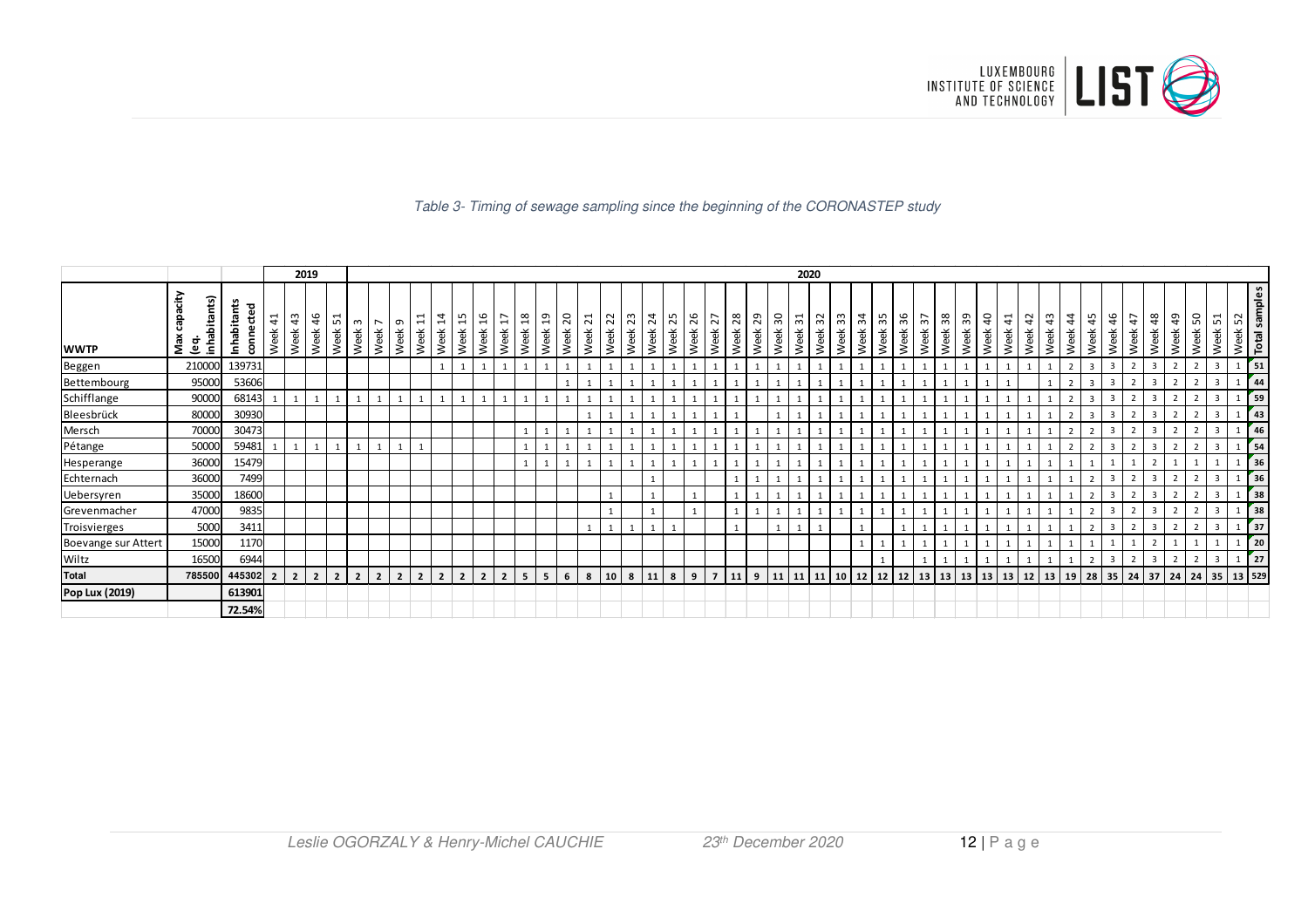# Materials and Methods



#### **Sewage samples**

From March to December 2020, up to thirteen WWTPs were sampled at the inlet of the plant according to the planning presented in Table 3. The operators of the WWTPs sampled a 24-h composite sample of 96 samples according to your own sampling procedure. Composite sample was stored at 4°C until sample processing.

#### **Sample processing**

The samples were transported to the laboratory at 4°C and viral RNA was isolated on the day of sampling. Larger particles (debris, bacteria) were removed from the samples by pelleting using centrifugation at 2,400 x g for 20 min at 4°C. A volume of 120 mL of supernatant was filtered through Amicon® Plus-15 centrifugal ultrafilter with a cut-off of 10 kDa (Millipore) by centrifugation at 3,220 x g for 25 min at 4°C. The resulting concentrate was collected and 140 µL of each concentrate was then processed to extract viral RNA using the QIAamp Viral RNA mini kit (Qiagen) according to the manufacturer's protocol. Elution of RNA was done in 60 μL of elution buffer.

### **Real-time One-Step RT-PCR**

Samples are screened for the presence of *Sarbecovirus (Coronaviridae, Betacoronaviruses*) and/or SARS-CoV-2 virus RNA by two distinct real-time one-step RT-PCR, one on the E gene (Envelope small membrane protein) and the second on the N gene (nucleoprotein). The E gene real-time RT-PCR can detect Sarbecoviruses, i.e. SARS-CoV, SARS-CoV-2 and closely related bat viruses. In the context of the COVID19 pandemic, it can be assumed that only SARS-CoV-2 strains will be detected by this assay given that SARS-CoV virus has been eradicated and other bat viruses do not commonly circulate in the human population. The E gene assay is adapted from Corman et al. [17]. The N gene real-time RT-PCR assay (N1 assay) specifically detects SARS-CoV-2 virus. It is adapted from the CDC protocol<sup>1</sup>. The two primers/probe sets are presented in Table 3. The RTqPCR protocols and reagents were all provided by the LIH.

| <b>Target</b> | <b>Primer name</b> | Primer sequence (5' to 3')                     | References     |
|---------------|--------------------|------------------------------------------------|----------------|
| E gene        | E Sarbeco F1       | 5-ACAGGTACGTTAATAGTTAATAGCGT-3                 | Corman et al., |
|               | E Sarbeco R2       | 5-ATATTGCAGCAGTACGCACACA-3                     | 2020           |
|               | E Sarbeco P1       | 5'-FAM-ACACTAGCCATCCTTACTGCGCTTCG-BHQ1         |                |
| N gene        | 2019-nCoV N1 Fw    | 5'-GAC CCC AAA ATC AGC GAA AT-3'               | CDC            |
|               | 2019-nCoV N1 Rv    | 5'-TCT GGT TAC TGC CAG TTG AAT CTG-3'          |                |
|               | 2019-nCoV N1 Probe | 5'-FAM-ACC CCG CAT TAC GTT TGG TGG ACC-BHQ1-3' |                |

#### Table 4 – RT-qPCR primer-probe sets

Each reaction contained 5 μL of RNA template, 5 μL of TaqPath 1-step RT-qPCR MasterMix (A15299, Life Technologies), 0.5 µL of each primer (20 µM) and probe (5 µM) and the reaction volume was adjusted to a final volume of 20 μL with molecular biology grade water. Thermal cycling reactions were carried out at 50 °C for 15 min, followed by 95 °C for 2 min and 45 cycles of 95 °C for 3 sec and 58°C (E gene) or 55°C (N gene) for 30 sec using a Viia7 Real-Time PCR Detection System (Life Technologies). Reactions were considered positive (limit of detection – LOD) if the cycle threshold (Ct value) was below 40 cycles.

<sup>1</sup> https://www.cdc.gov/coronavirus/2019-ncov/downloads/rt-pcr-panel-primer-probes.pdf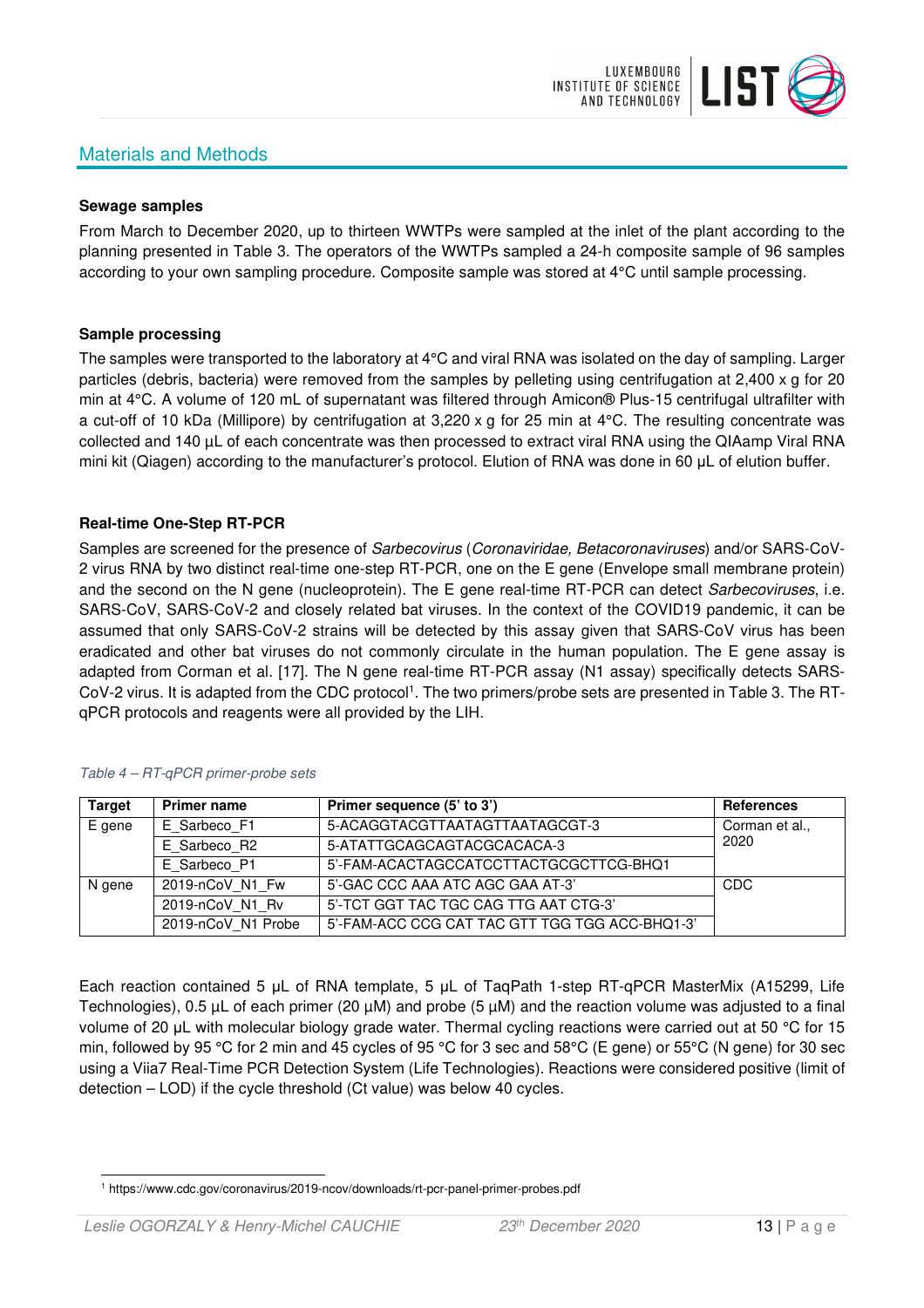

## **Controls**

A non-target RNA fragment commercially available (VetMAX™ Xeno™ IPC and VetMAX™ Xeno™ IPC Assay, ThermoFischer Scientific) was added to the viral RNA extract from sewage concentrates as an internal positive control (IPC). This IPC-RNA is used to control the performance of the RT-qPCR (E gene) and to detect the presence of RT-qPCR inhibitors.

Viral RNA copies quantification of both targeting genes in wastewater samples was performed using RT-qPCR standard curves generated using EDX SARS-CoV-2 Standard (Biorad). This standard is manufactured with synthetic RNA transcripts containing 5 targets (E, N, S, ORF1a, and RdRP genes of SARS-CoV-2, 200,000 copies/mL each). Using such a standard, the limits of quantification (LOQ) of both RT-qPCR assays were estimated to 1 RNA copy per reaction (Figure 6).



Figure 6 – RT-qPCR standard curves established for both targeting genes (E gene and N gene) of SARS-CoV-2 using a commercially available standard (Biorad).

# **Data interpretation**

A sample is declared positive for the presence of SARS-CoV-2 if both targets (E and N gene) are detected with Ct values less than or equal to the LOQ. If only one target is detected or if target genes are detected with Ct values between the LOD and the LOQ, samples are reported as presumptive positive (+/-). A sample is declared negative when no target genes are detected (Ct values superior to the LOD).

In case of presumptive positive, sample is tested again using another RT-qPCR detection assay (Allplex 2019 nCoV Assay, Seegene). This commercially available detection kit is a multiplex real-time RT-PCR assay for simultaneous detection of three target genes of SARS-CoV-2 in a single tube. The assay is designed to detect RdRP and N genes specific for SARS-CoV-2, and E gene specific for all Sarbecovirus including SARS-CoV-2.

As shown in Figure 7, a highly significant correlation (Pearson Correlation,  $R^2=0.964$ ,  $p = 5.979.10^{-24}$ ) was obtained between the SARS-CoV-2 RNA concentrations estimated using the E gene and the N gene, respectively. Therefore, only the E gene results were presented in this report.